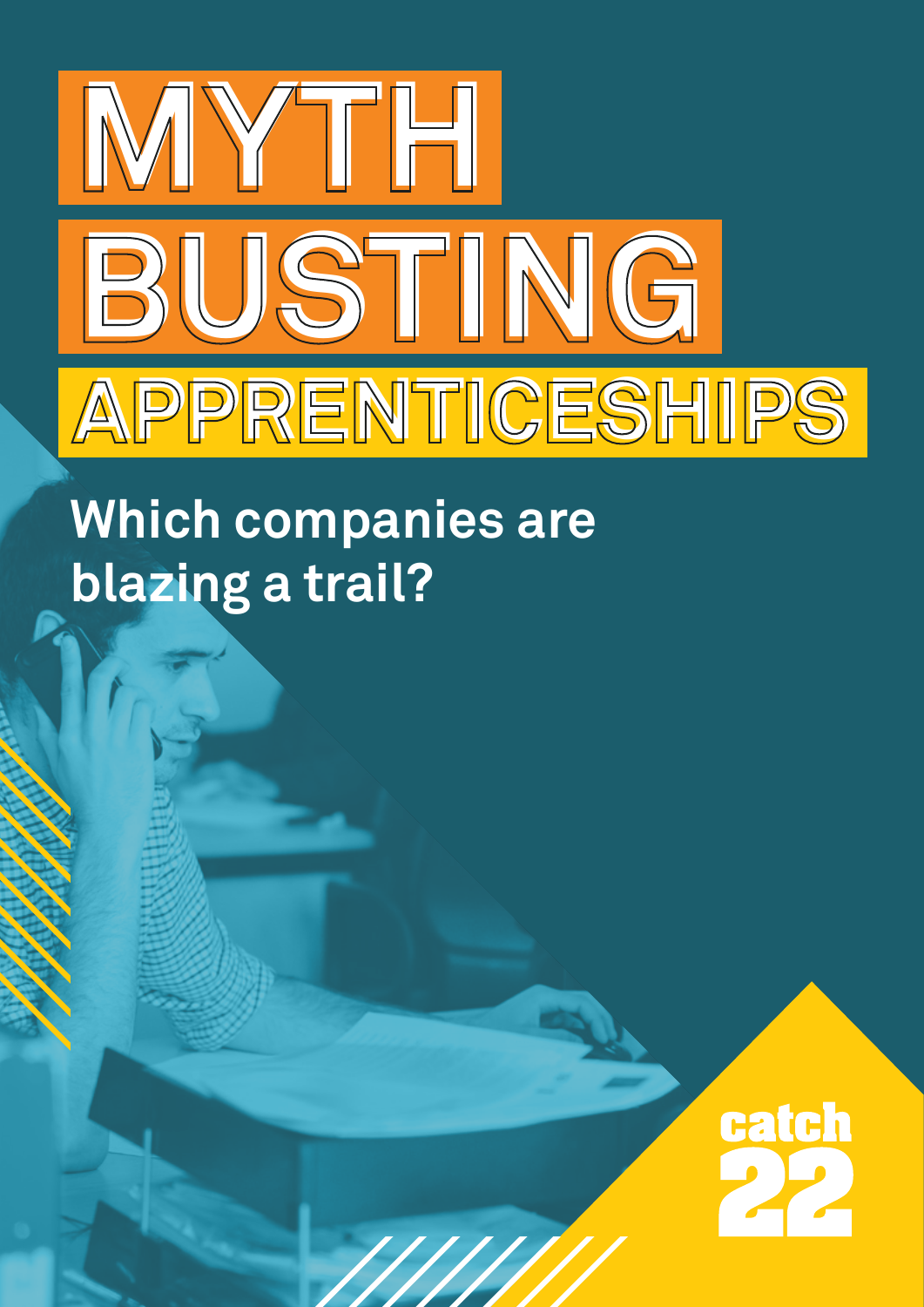

**Chris Stoker Jones** Director of Vocational Training, Catch22

# **2019'S NATIONAL APPRENTICESHIP WEEK**  CELEBRATES THOSE ORGANISATIONS AND APPRENTICES THAT ARE 'BLAZING A TRAIL' IN LINE WITH THIS YEAR'S CAMPAIGN THEME.

The fact is that despite over 1.5 million companies paying into the apprenticeship levy every month, there is still far too much confusion over apprenticeships – who they are for, what value they add to an employer.

A common misconception is that apprenticeships are for those who don't do well at school, are 16 or 17 years old or for those who wish to work in manual trades (plumbing, electricians etc.) Our own experience of delivering apprenticeship programmes as well as upskilling our own staff tells us this isn't the case. A level 7 apprenticeship is, in fact, equivalent to a Master's and a great deal of companies are choosing to spend their levy fund on upskilling their own staff.

Some organisations see apprenticeships as purely a recruitment issue; when in fact used effectively, they can be a company's solution to CSR issues, retention, diversity and community engagement.

Apprenticeships are an effective and viable career pathway for people of all ages; they are supportive and run at a pace that suits the learner and the business alike. At Catch22, we know what we're talking about: last year we supported 984 apprentices, working with levy and non-levy paying organisations like Countrywide, the AA, Rendall and Rittner and Vodafone.

We tailor our apprenticeship programmes to suit the needs of the business we work with.

And so to break down some of this confusion, we conducted research, asking over 100 companies about their experiences and views of recruiting and retaining apprentices. With this short report, we aim to demystify some misconceptions around apprenticeships and share some of the wide-ranging benefits both employers and apprentices alike have reported.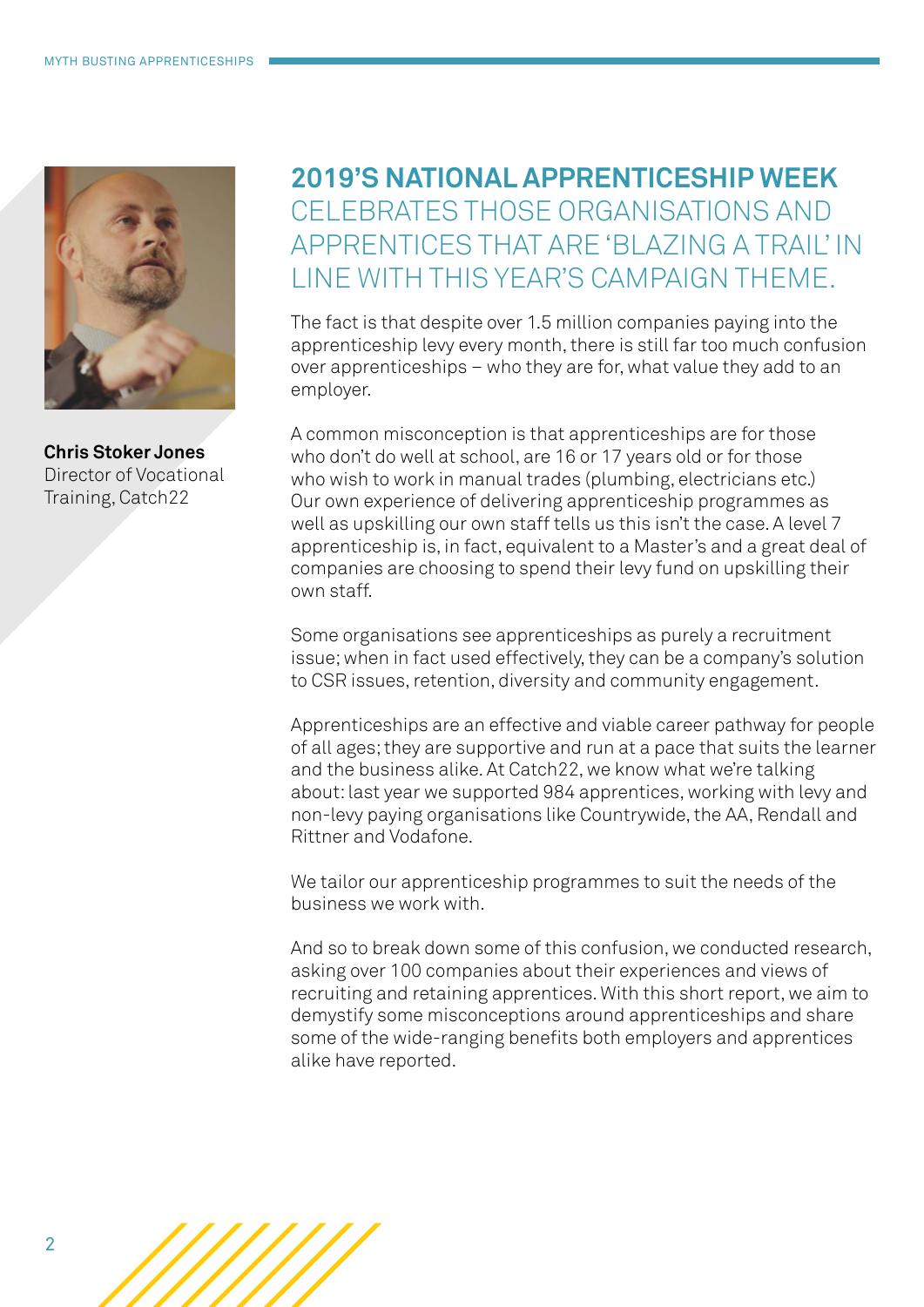# 1. BRINGING IN NEW TALENT AND **DRIVING LONG TERM DIVERSITY** IN THE WORKFORCE

## **MYTH:**

Apprenticeships bring in low quality talent that can't get a full time job elsewhere.

## **FACT:**

Apprenticeships are a good way to bring in fresh, new talent from diverse backgrounds. The best organisations recruit for attitudes and train for skills!

A diverse workforce is a high performing workforce. The government campaign #SeePotential reports that **businesses who recruit from diverse backgrounds have higher staff retention rates, lower absenteeism, boost their corporate reputation and solve skills shortages.** A diverse workforce means development of leaders and decision-makers from a range of backgrounds and experiences. Despite this, just half (43%) of the companies we surveyed understood that apprenticeships are a good way to bring in fresh, new talent.

But many of the organisations we spoke to aren't taking the steps they could be to increase their diversity. **Just 23% of companies say they are focusing on increasing diversity in race and ethnicity and 22% are looking to diversify their educational levels.** Further areas companies said they were looking to diversify in include gender (15%), individuals with a disability (15%) and economic status (13%).

Just half (58%) of companies have put in practices to ensure they have the strongest workforce, with a quarter (27%) ensuring their staff are welcoming to individuals from all backgrounds, and 18% consciously removing bias in the recruitment process. **[Our Good Employer Guide](https://cdn.catch-22.org.uk/wp-content/uploads/2018/06/Good-Employer-Guide.pdf) sets out how businesses can promote inclusive recruitment processes and build a diverse workforce.**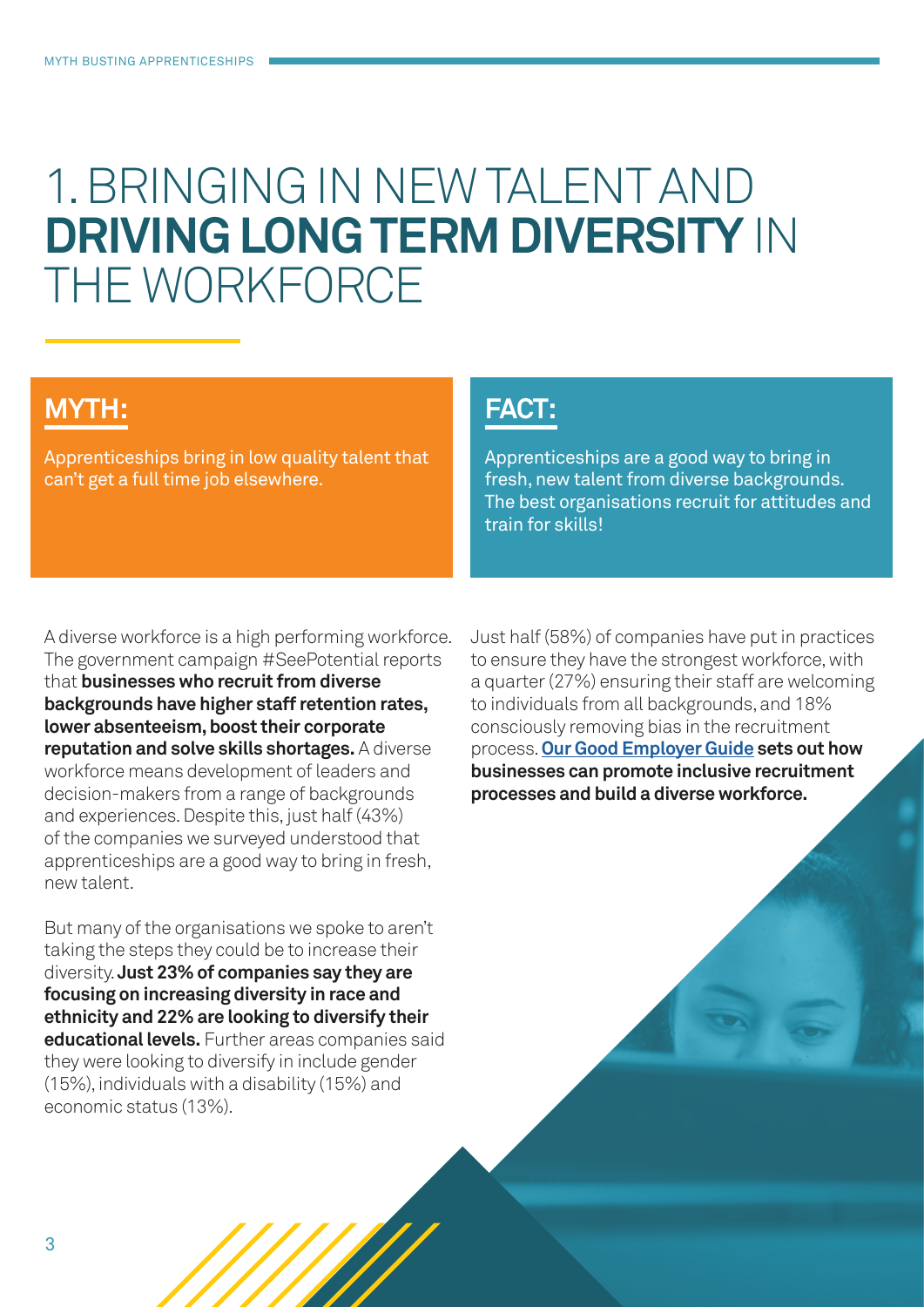## **THE AA**

The AA works hard to ensure diversity in its workforce; diversity of talent, of thought, of background and of education.

"Apprenticeships are a great way to bring in new emerging talent into our organisation. The AA have reaped the benefit of this and there are some absolute stars that have come through the Apprenticeship route." The AA.

Matthew Smith is an apprentice at the AA: "I was an air cadet for a year during which time I learned discipline and teamwork, we went on expeditions to RAF bases and I completed my weapons training there. I also have achieved a level 3 in Music technology which is a hobby that I enjoy."

### BLAZING A TRAIL

#### **HSC PROPERTY MANAGEMENT**

Yasemin is a Housing and Property Management apprentice at HSC, blazing a trail as the youngest Property Manager in in the team. She was a finalist at the Asian Apprenticeship Awards 2018:

"As the youngest property manager at HSC, **I feel that my ideas and views on various matters are often different to that of my colleagues.** Whilst I am young, I have joined HSC with experience from three big property management companies in addition to the knowledge gained from my housing apprenticeship. I feel that the fresh outlook I give benefits my organisation."

BLAZING A TRAIL

### **Which, if any, of the below practices has your organisation put in place to make sure you have the strongest workforce?**

| Consciously removing bias in the recruitment<br>process                                              | 18% |
|------------------------------------------------------------------------------------------------------|-----|
| Creating pre-employment programmes that<br>prepare individuals for work                              | 10% |
| We've adjusted our induction and<br>management style to give employees<br>supported entry in to work | 14% |
| Ensuring our staff are welcoming to<br>individuals from all backgrounds                              | 27% |
| We don't actively put programmes in place to<br>hire a wider mix of individuals                      | 13% |
| None of the above                                                                                    | 13% |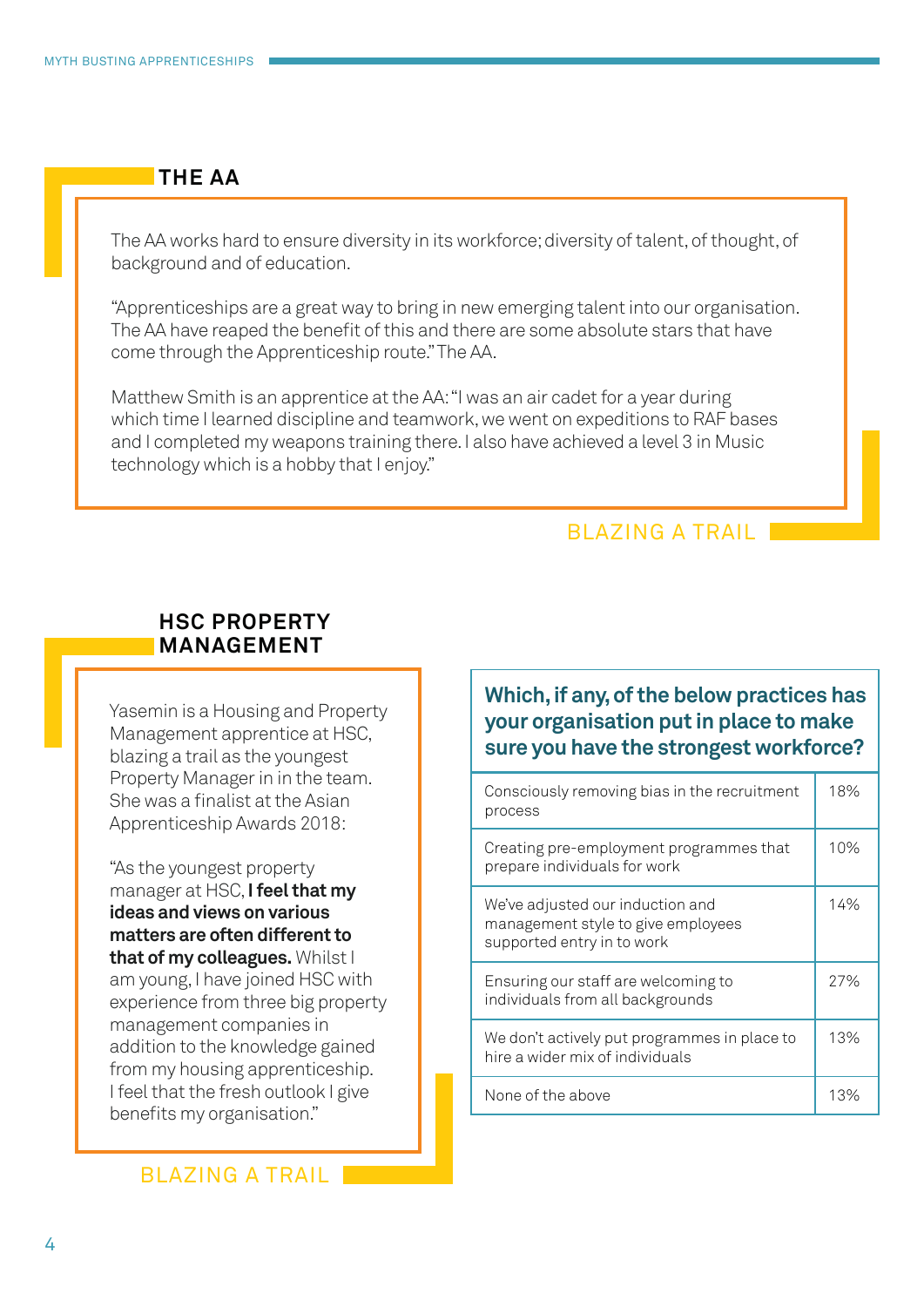# 2. DEVELOPING YOUR **EXISTING WORKFORCE**

# **MYTH:**

Apprenticeships are only for those at the start of their career, in low paying and low skilled iobs.

Despite relevant qualifications being seen as more valuable than relevant work experience, almost seven in ten (69%) agree that real life work experience is better for their business than book learning.

**Apprentices of all ages and in all disciplines are taking the decision to learn and earn on the job, improving their skills, confidence and experience.** Employers who are embracing these opportunities, tailoring the programmes to their own business needs and opening their recruitment up to a new and diverse workforce, are reaping the benefits as well as giving the next generation opportunities to blaze a trail themselves.

# **FACT:**

Apprenticeships are a cost-effective way to train staff at all levels across your organisation. Many companies use apprenticeships to invest in their management, driving quality and effective leadership.

## **CATCH22**

Here at Catch22, two of our rising stars have started an ILM diploma in leadership and are excelling at both their roles and their study.

Max Rumley is Catch22's Head of Offender Management at HMP Doncaster. He is currently carrying out an ILM level 5 apprenticeship:

"My confidence in my ability to effectively manage staff and contractual requirements has increased significantly. I have also passed on some of the learning to the staff I line manage, who in turn have also been able to benefit from everything I'm learning." Max Rumley

Kim Clough is Catch22's Contracts Assurance Manager for Vocational Training. She's also completing the ILM programme in leadership and management:

"It has helped me understand how elements of my personality come into my management skills and how I can utilise them to succeed. The training has given me a new confidence in my role, and the support and mentoring provided has been amazing." Kim Clough

### BLAZING A TRAIL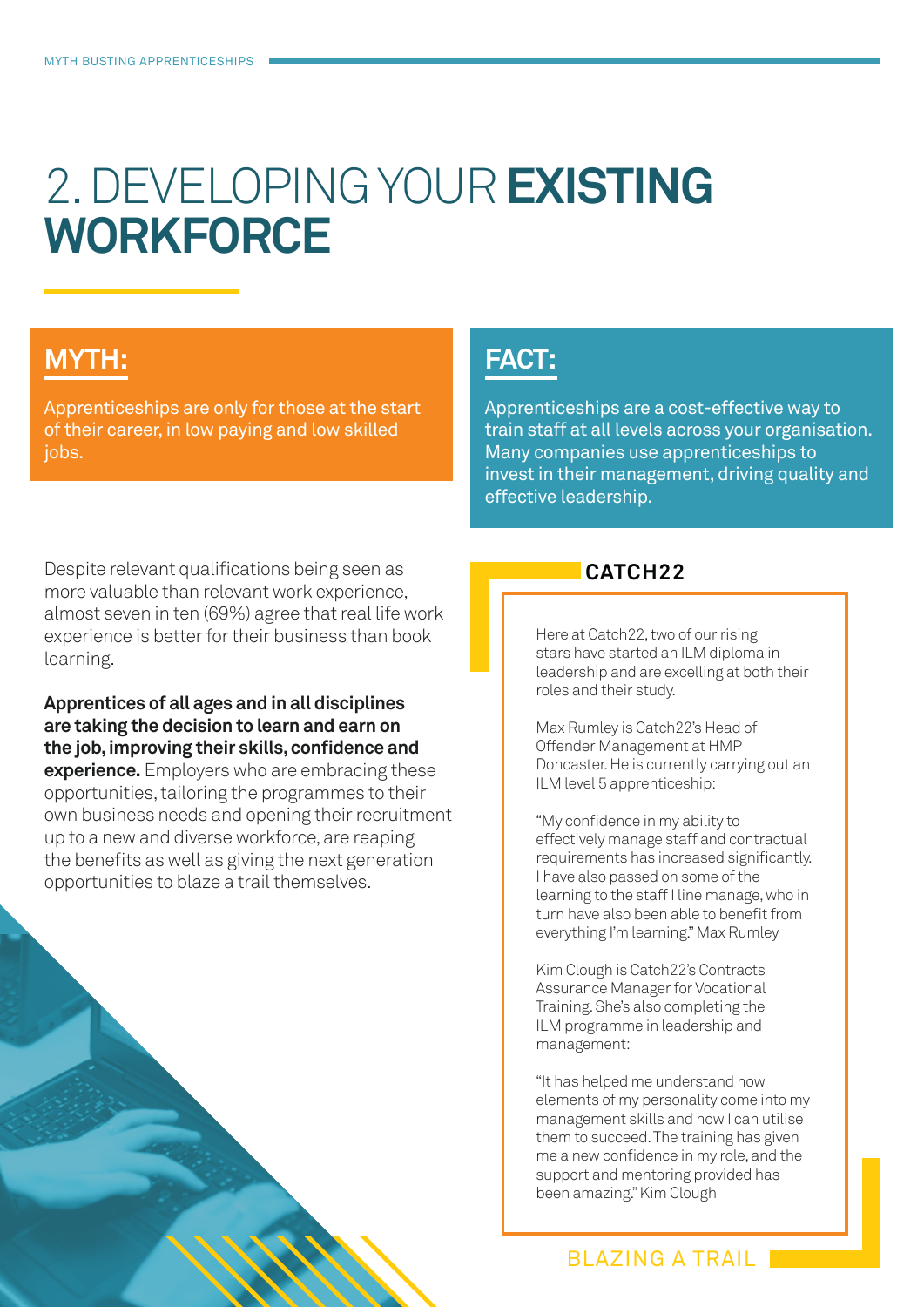# 3. **TRAIN TALENT** FROM THE GROUND UP

# **MYTH:**

Apprentices learn from their apprenticeship training provider, and will only deliver in a certain way.

But this message isn't yet understood by businesses. Just 40% of businesses surveyed agree that apprenticeships are beneficial to train people the way they want to. This is particularly useful when it comes to filling skills gaps within an organisation. **90% of apprentices stay in employment after their training ends – 67% with the same employer.**

**73% of the companies we surveyed said that 'attitude' was the most valued quality in a potential recruit,** with having a university degree and relevant work experience ranking the least important qualities.

## **ACCORDING TO OUR RESEARCH, THE MOST VALUED SKILLS WHEN HIRING ARE:**

Attitude (73%) Potential (56%) Relevant qualifications (31%) Values (30%) Relevant work experience (27%) University degree (8%)

# **FACT:**

Apprenticeships help organisations find fresh talent, who can then be steeped in your organisation's culture and way of delivery. Apprentices are far more likely to stay with your organisation for the long term.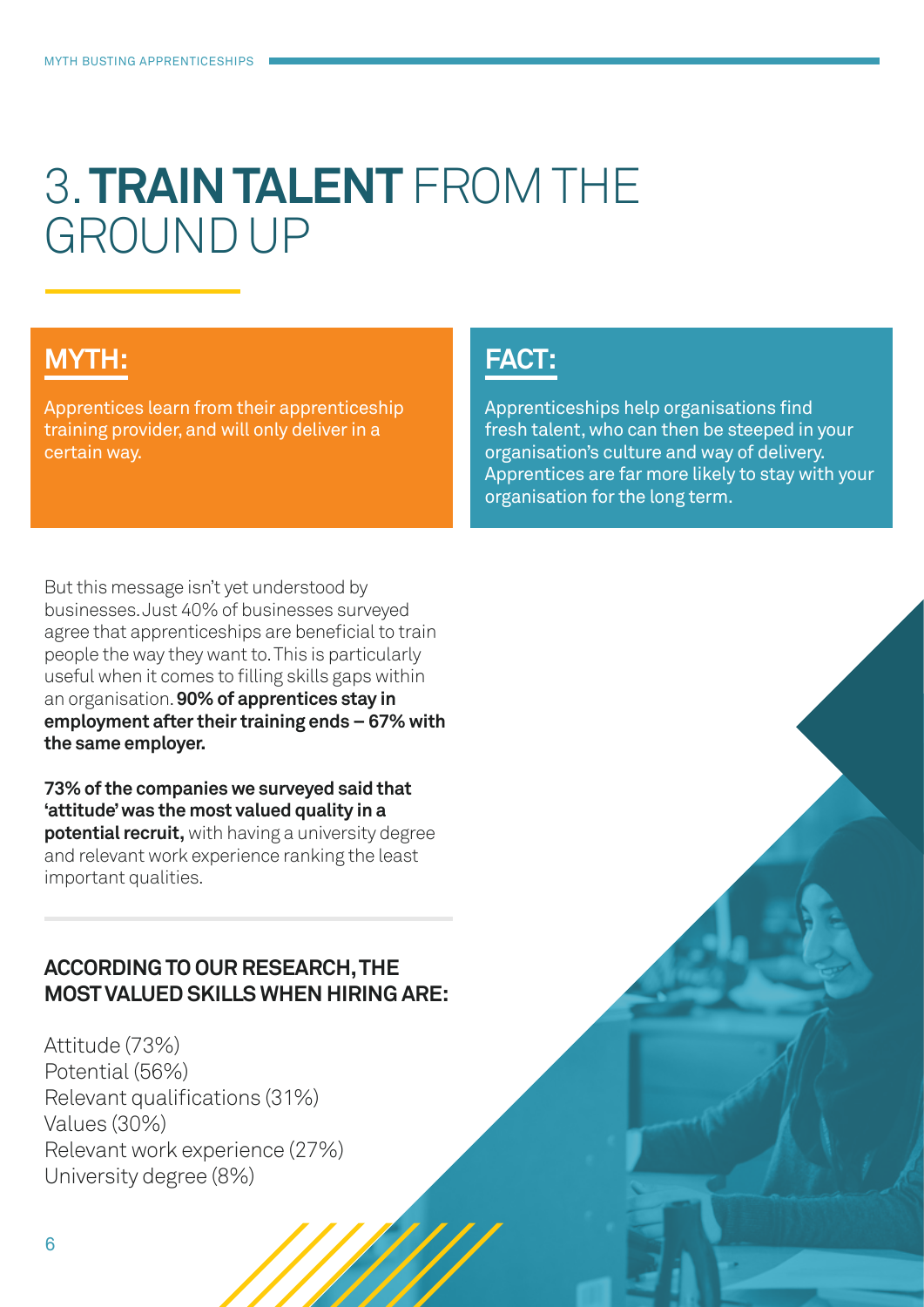#### **HML**

 "We quickly identify those apprentices that have talent and a future in our organisation. Many come in with a sound working ethic, work hard and show us they have some 'spark'. We have ended up retaining over 95% of the apprentices that we have recruited and they are now developing and progressing through our organisation." HML group

## BLAZING A TRAIL

#### **VODAFONE**

At Vodafone, they see the benefit of working with apprentices to embrace their organisational culture. As a result, **apprentices feel a part of the company's mission and bigger picture.** They see a future for themselves at the organisation and a valued member of the team:

Holly is an apprentice at Vodafone in the Customer Service department:

"I have contributed to Vodafone achieving their overall business objectives by making sure all the customer issues are resolved and if a problem is out of my remit, I escalate it and get this resolved for them."

#### BLAZING A TRAIL

### **CATCH22**

Renata is completing a Business Administration apprenticeship in our Vocational Training team. **She is committed to Catch22's values and mission and feels that these play a large part in her development, both personally and professionally:**

"From the first day I felt fully supported, understood and surrounded by great, caring people. Being part of this organisation makes me truly feel that I can go a long way, not only working towards my own self development and building a lifetime career but working towards something much bigger; helping people in need from cradle to career."

Gary Tarbuck is Renata's manager and, having started as an apprentice himself at Catch22, knows all too well that when an apprentice is supported to learn and develop, they can put down firm roots in an organisation:

"Starting at Catch22 myself as apprentice over 10 years ago I know what it takes from a manager to support them and what they bring to a business. They bring enthusiasm, freshness, new ideas, willingness to learn, they ask loads of questions and just have a real desire to learn new skills on a daily basis. When we hire apprentices we don't just see them as short term; they should be the foundation of our long term workforce and I see Renata moving up the ladder with us in the near future."

#### BLAZING A TRAIL

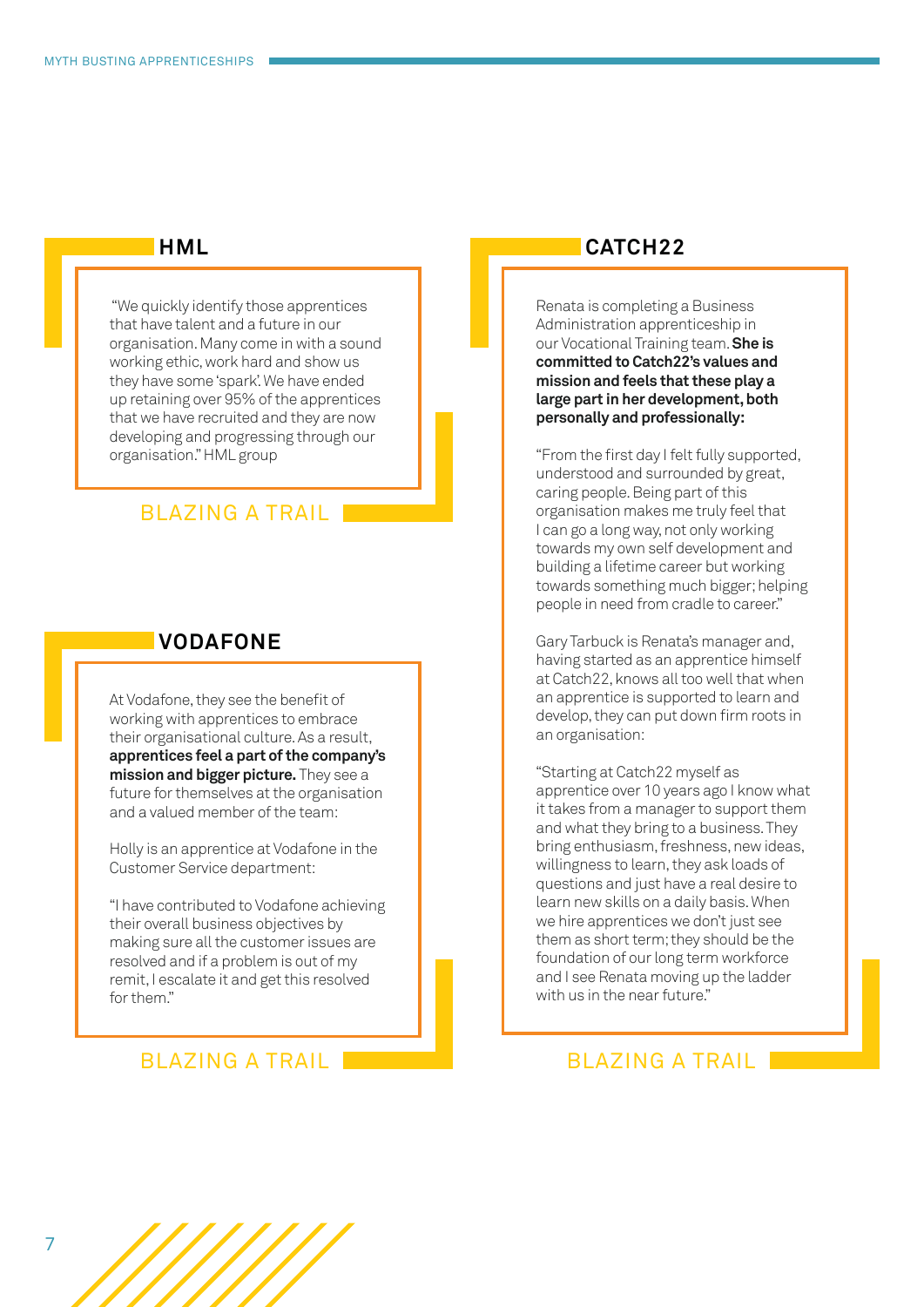# 4.**CORPORATE RESPONSIBILITY** – HOW APPRENTICESHIPS CAN GIVE YOU A COMMERCIAL EDGE WITH CUSTOMERS

# **MYTH:**

Apprenticeships are just a recruitment tool.

## **FACT:**

Apprenticeships can form a key part of your corporate social responsibility or social mobility strategy.

Many businesses are waking up to the fact that doing good, is good business. **As consumers become more thoughtful about how and where they spend their money, they are increasingly seeking out the organisations which can prove that they are good corporate citizens,** improving the life chances of those around them.

Of the companies we surveyed, just a fifth (18%) say being a responsible corporate citizen is not important to their organisation, and three in ten (31%) said that being a responsible citizen is not a business priority. Over three quarters (77%) mention that they are currently following practices deemed as responsible. 37% of organisations have links with a local school or charity (37%), and a third (34%) actively volunteer or fundraise within their community. But there is a more strategic way to support the local area, 38% of corporates understand that taking on apprentices from different backgrounds is a good way to invest in the community around a business.

We at Catch22 work with people who are furthest from the job market. Care leavers, people with convictions, those with disabilities – both psychological and physical, single parents and looked after young people all face additional barriers to work based on complex personal contexts. **We know that focusing on the potential of apprentices, rather than their barriers, will not only benefit your talent pool but also your bottom line.**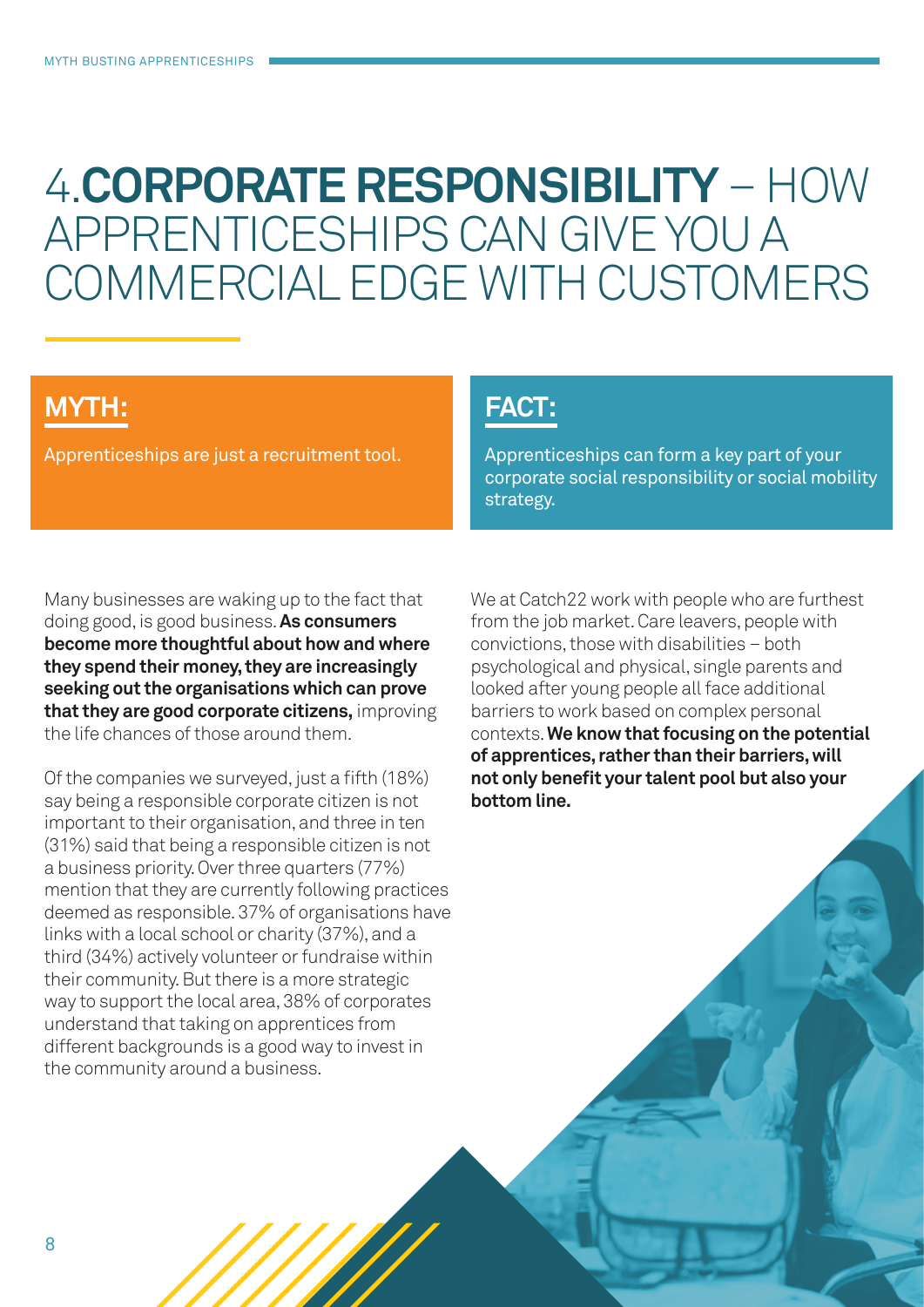#### **HML**

HML, the property and estate management firm, view apprenticeships as part of their social mobility strategy, but do not limit the value apprentices bring to just ticking the corporate social responsibility box. **Apprentices bring original ideas and a new way of looking at things:**

"We see apprenticeships as a key part of our overall recruitment and social mobility strategy. We passionately believe that as a large employer we have a responsibility to the next generation of workers. **They are key to helping us keep our business relevant and innovative. Fresh generation brings us a fresh set of ideas!** This helps us innovate and remain relevant. Our customer base evolves over time too and our apprentices help us shape our service offering to their particular generation."

## BLAZING A TRAIL

### **VODAFONE**

"Working with Catch22 to deliver our Customer Service apprenticeship has enabled us to drive diverse talent with fresh thinking into the business, whilst shaping them to embrace our organisational culture. Catch22 provide constant support to both the apprentices and organisation and are producing top talent apprentices."

#### BLAZING A TRAIL

## **Which three of the below does your organisation focus on when working toward increasing diversity?**

| Gender                                       | 15% |
|----------------------------------------------|-----|
| Race and ethnicity                           | 23% |
| Sexual preference                            | 6%  |
| Gender expression/identity                   | 3%  |
| Educational needs                            | 22% |
| Economic status                              | 13% |
| Individuals who have been in the care system | 2%  |
| Ex-offenders                                 | 5%  |
| Individuals with a disability                | 15% |
| Other                                        | 3%  |